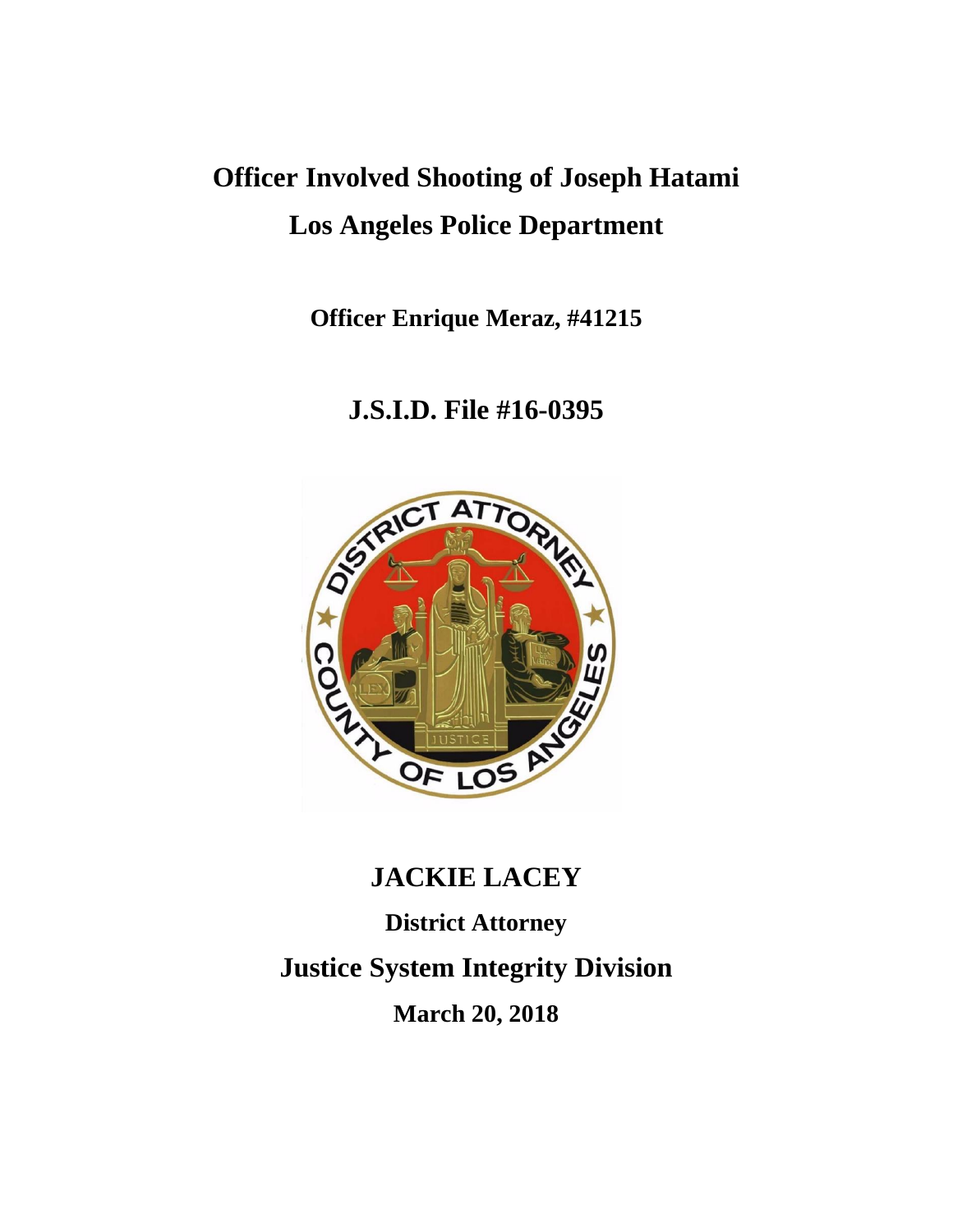#### **MEMORANDUM**

TO: COMMANDER ROBERT A. LOPEZ Los Angeles Police Department Force Investigation Division 100 West First Street, Suite 431 Los Angeles, California 90012 FROM: JUSTICE SYSTEM INTEGRITY DIVISION Los Angeles County District Attorney's Office SUBJECT: Officer Involved Shooting of Joseph Hatami J.S.I.D. File #16-0395 F.I.D. File #F052-16 DATE: March 20, 2018

The Justice System Integrity Division of the Los Angeles County District Attorney's Office has completed its review of the August 9, 2016, non-fatal shooting of Joseph Hatami by Los Angeles Police Department (LAPD) Officer Enrique Meraz. We find that Officer Meraz acted in lawful self-defense and defense of others.

The District Attorney's Command Center was notified of this shooting on August 9, 2016, at 4:10 a.m. The District Attorney Response Team responded to the scene and was given a briefing and walk-through by Lieutenant Damien Gutierrez.

The following analysis is based on reports prepared by the Los Angeles Police Department (LAPD) Force Investigation Division submitted to this office by Detectives Jose Alvarez and James Goosen. The reports include photographs, audio-recorded interviews of witnesses, and radio transmissions.

The compelled statement of Officer Meraz was also considered.<sup>1</sup>

<sup>&</sup>lt;sup>1</sup> Unlike private citizens, public sector employees can be forced to submit to questioning regarding the performance of their official duties and, so long as they are not required to waive their privilege against self-incrimination, their refusal to submit to such questioning can result in administrative discipline including termination from public service. *Gardner v. Broderick* (1968) 392 U.S. 273, 278; *Uniformed Sanitation v. City of New York* (1968) 392 U.S. 280, 284-285. Officer Meraz was interviewed and ordered to submit to questioning concerning the performance of his official duties. Like any other individual, Meraz possesses a right under the Fifth Amendment of the United States Constitution to be free from being compelled to give testimony against himself. *Uniformed Sanitation v. City of New York, supra, at 284-285.* Because the LAPD ordered Meraz to answer questions which might expose him to criminal liability, the LAPD compelled Meraz to participate in an interview. The effect of this legal compulsion is that Meraz's statement cannot be used against him in a criminal proceeding, nor can any material derived from the compelled interview be used against him. *Garrity v. New Jersey* (1967) 385 U.S. 493, 496-497; *Spielbauer v. County of Santa Clara* (2009) 45 Cal.4<sup>th</sup> 704, 715. Further, because this compelled statement is part of Meraz's police personnel file, his statement is confidential and may not be disclosed absent an evidentiary showing and court order. *Penal Code* section 832.7.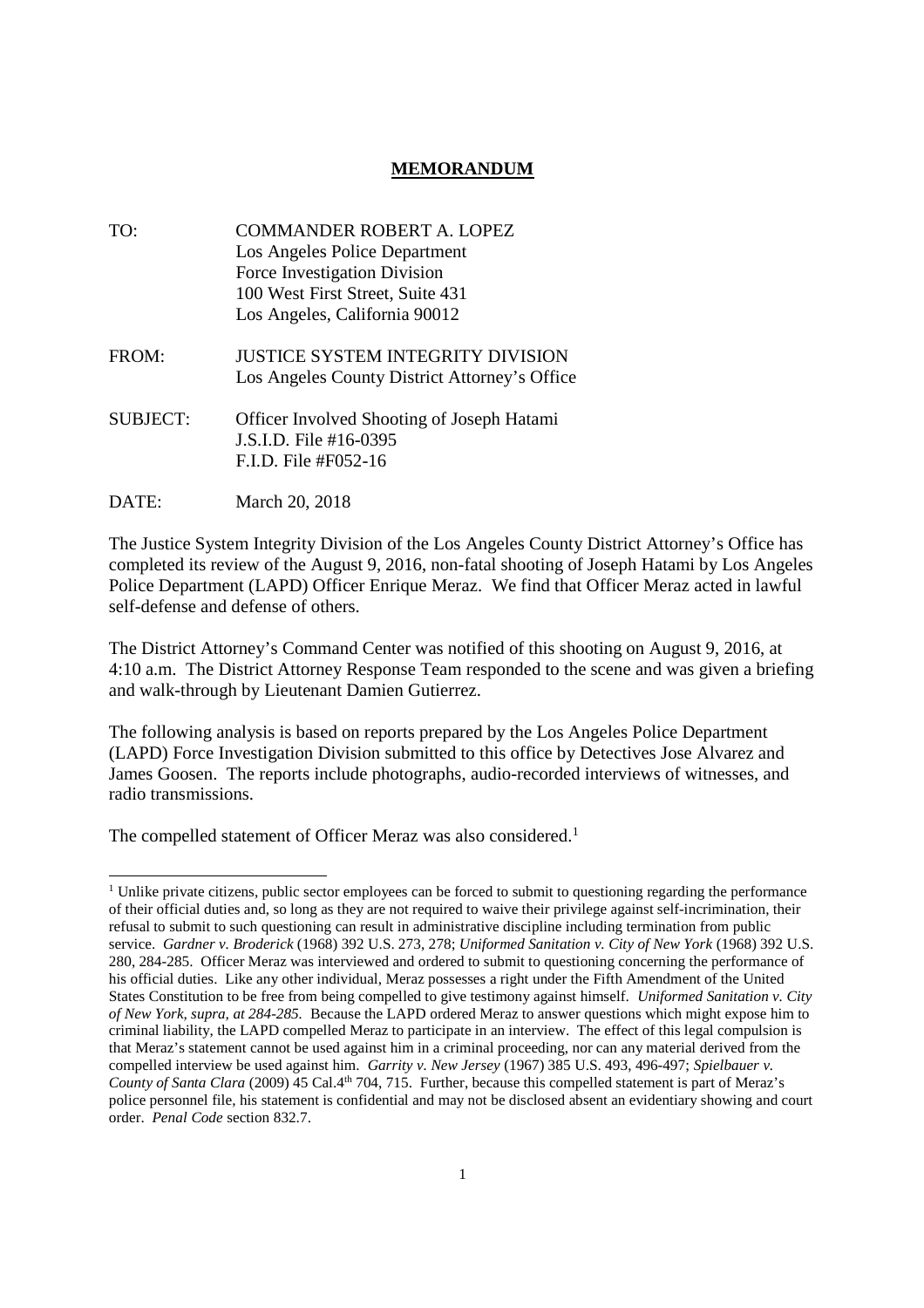# **FACTUAL ANALYSIS**

# **Introduction**

On August 9, 2016, at approximately 2:10 a.m., uniformed LAPD Officers Kevin Austin and Enrique Meraz were on patrol and driving in a marked police vehicle. They conducted a traffic stop on a vehicle and contacted the driver, Joseph Hatami, and the passenger Michelle B.

As Meraz was arresting Michelle B. for an outstanding arrest warrant, Hatami suddenly emerged from the driver's seat and moved toward Austin, while holding a .45 caliber semiautomatic pistol.

Meraz yelled, "Gun! Partner! Watch out!" and fired two rounds from his service weapon at Hatami. Hatami was wounded, dropped the gun, and was taken into custody. Hatami was eventually charged with being a felon in possession of a firearm in case number BA449141and he pled no contest to that charge on November 18, 2016.

A photograph of the scene is shown below:



*Figure 1- Photograph of the shooting scene with Hatami's gun and magazine circled in red. His black Honda and the officers' patrol vehicle are shown in their respective positions at the time of the shooting.*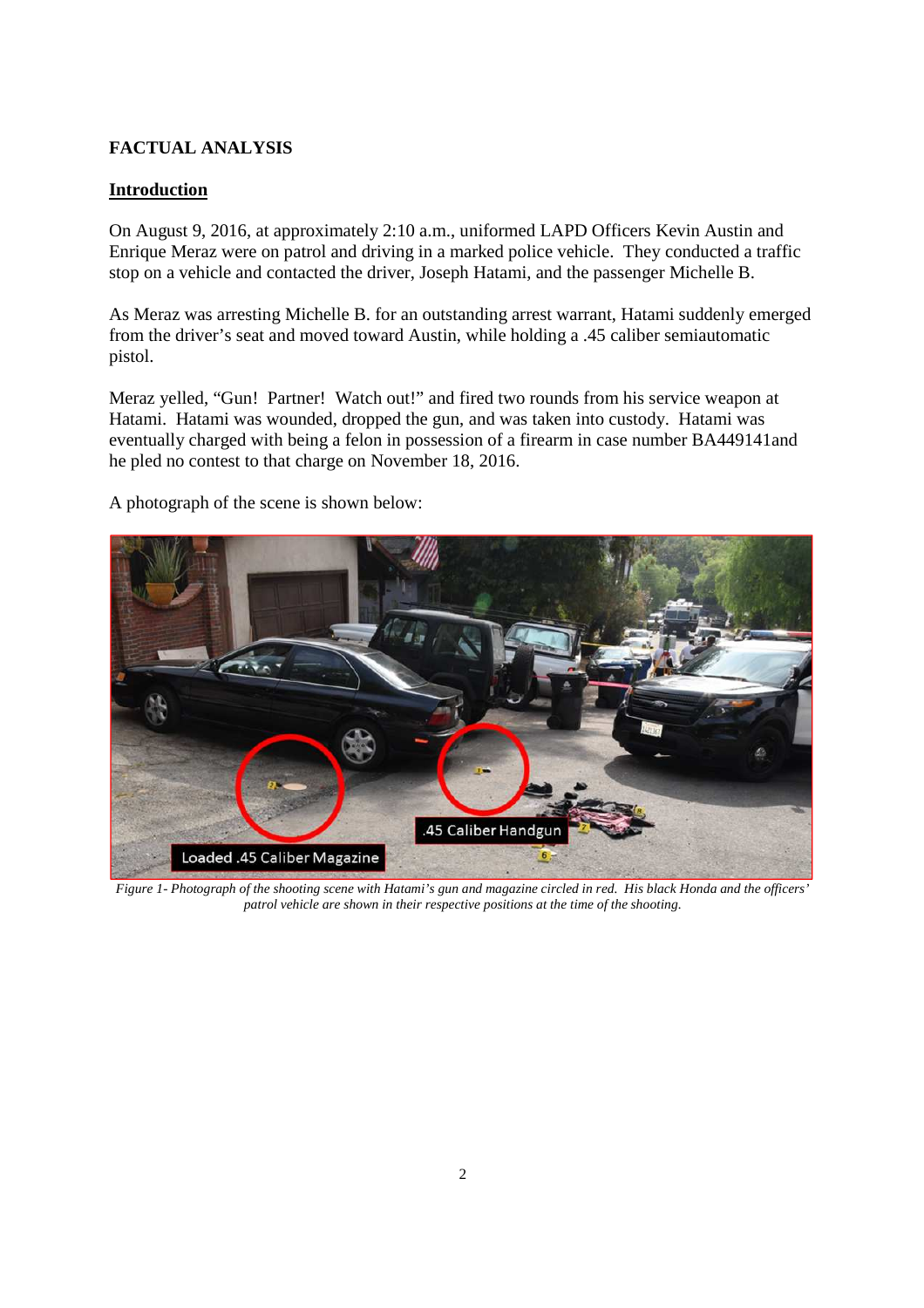A photograph of Hatami's gun, as it was recovered on the ground behind his vehicle, with the safety in the "off" position, is shown below:



A photograph of the loaded magazine, as it was recovered on the ground next to Hatami's vehicle, is shown below:

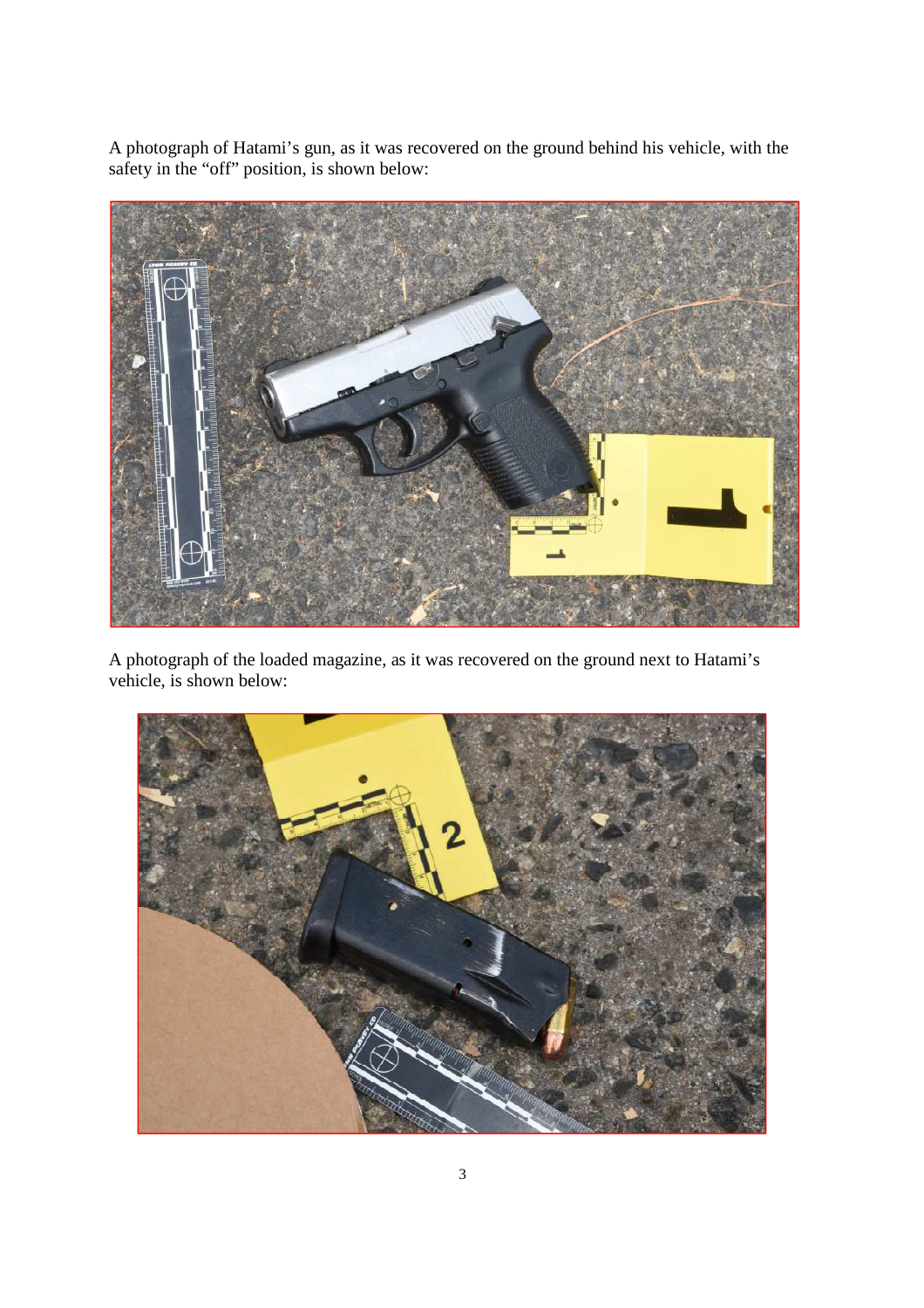# **Statement of Officer Kevin Austin**

Austin and Meraz were on patrol in a marked black and white patrol vehicle. They saw a vehicle driving without its headlights illuminated. The driver, later identified as Joseph Hatami, turned on the headlights as he reached the end of a driveway. Hatami began to turn right but then paused and turned left without signaling, and then immediately parked and turned off the headlights. Based on the headlight violation, the odd driving, and Hatami's failure to use his turn signals, Meraz and Austin conducted a traffic stop on the vehicle.

Meraz contacted the passenger, Michelle B., and Austin contacted the driver, Hatami.

Michelle B. was either unconscious or pretending to be asleep. Meraz woke up Michelle B., identified her, and discovered she had an outstanding warrant. Meraz handcuffed Michelle B. near the right rear passenger side of Hatami's vehicle, while Austin continued to speak with Hatami. Meraz secured Michelle B. in the patrol vehicle, and returned to Hatami's vehicle.

Hatami was agitated, twitching, and speaking rapidly, which led Austin to believe Hatami was possibly operating a motor vehicle while under the influence of an intoxicant. Hatami's hands were shaking as he provided his identification through the crack in the window.

Austin asked Hatami to exit the vehicle so that the officers could pat him down and search the vehicle. Austin stepped back from the driver side to provide Hatami space to exit. Hatami opened the vehicle door and rapidly exited the vehicle, toward Austin. As Hatami left his seat, Austin stepped back and drew his service weapon. Meraz yelled, "Partner! Look out!"

Austin heard two to three shots, but was unsure whether Hatami or Meraz was shooting. Hatami continued advancing toward Austin as Austin heard something fall to the ground. As Hatami reached Austin, Austin grabbed Hatami's shoulder and took him to the ground.

When the shooting stopped, Hatami was injured and Austin noticed a firearm on the ground near the rear bumper of Hatami's vehicle.

# **Statement of Officer Enrique Meraz**

Officer Meraz provided a compelled statement to investigators.

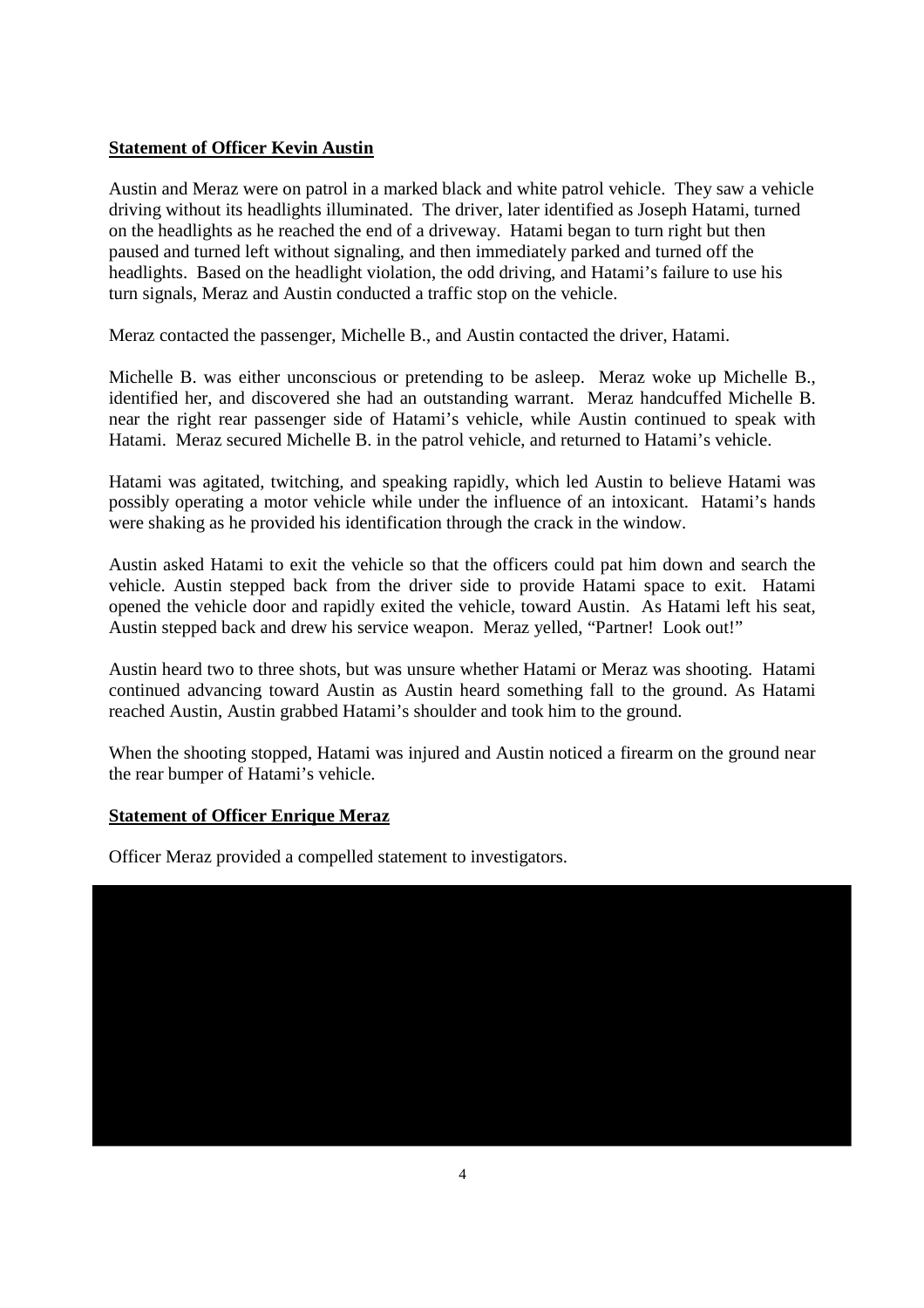

#### **Statement of Joseph Hatami**

Investigators *Mirandized* Hatami and interviewed him at the hospital.

Hatami said he was driving with his girlfriend, Michelle B., when they were stopped by the officers, who claimed that he was driving with his headlights off.

The officers had Michelle B. exit the vehicle for questioning, while he remained in the vehicle.

As the officers were detaining Michelle B., he leaned forward toward the steering wheel and reached for the gun. Later, he said that he leaned forward to get ready to exit the car, and he and Michelle B. had ditched the gun before they parked their vehicle.

Hatami said he "was not trying to shoot an officer." He could not remember how long he held a gun in his hand during the interaction, and he was not sure if he actually managed to grab the gun.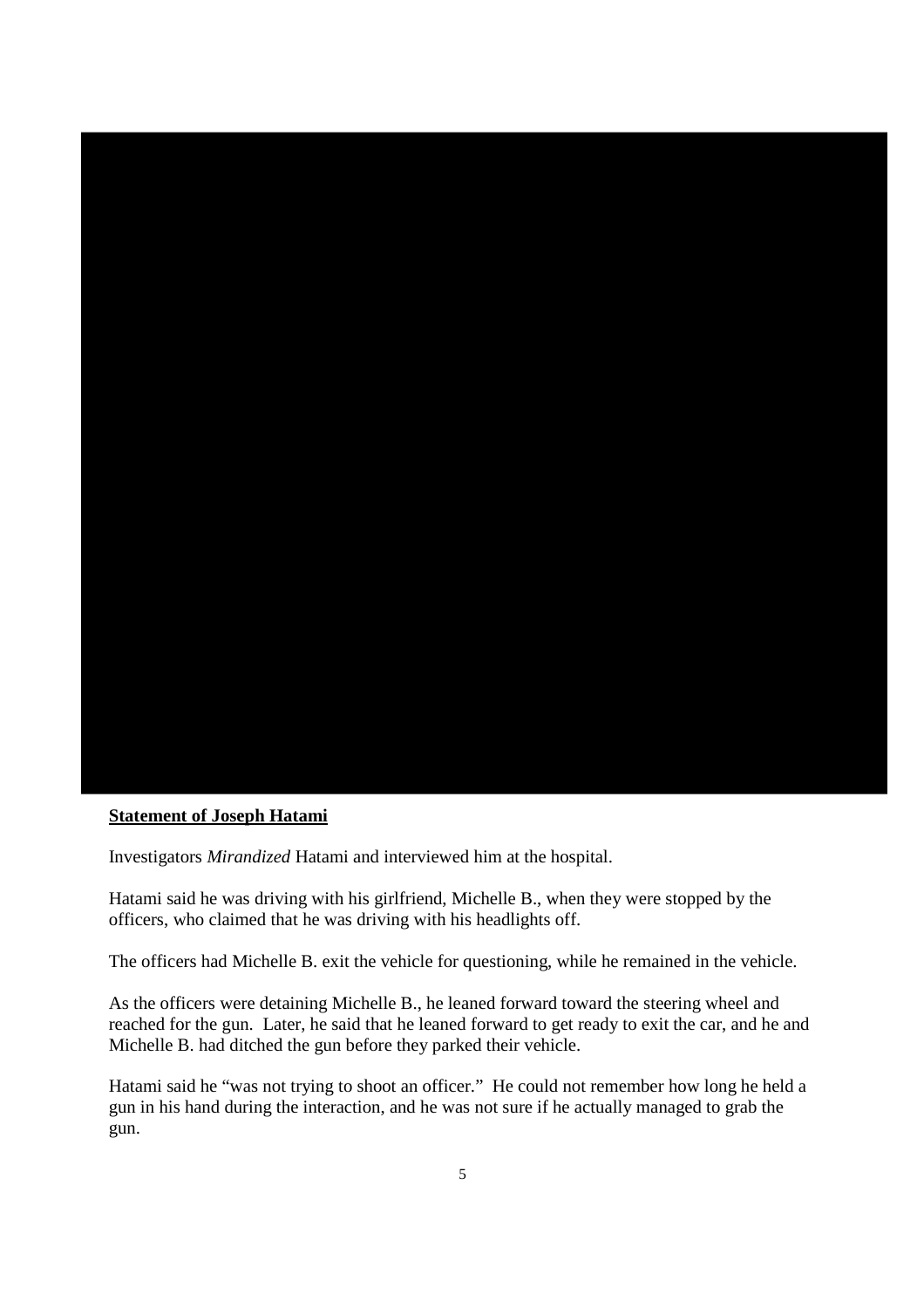When asked about what he was trying to do, Hatami said that he was "trying to push the gun out of the car with my foot" in order to keep Michelle B. from getting into trouble. When the gun fell out of the car and landed on the ground, the officers shot him.

#### **Statement of Michelle B.**

Investigators *Mirandized* Michelle B. and interviewed her at the police station.

Michelle B. said she was driving with Hatami when they were stopped by officers.<sup>2</sup>

After the officer conducted a records check, she was detained based on an outstanding warrant for possession of drugs. She was placed in the back of the police vehicle while the officers interacted with Hatami.

Michelle B. heard screaming and then three to four gunshots, but she did not see the shooting.

When asked about the gun found outside of the vehicle, Michelle B. claimed it was hers. It was loaded and was located under the right front passenger seat of the vehicle at the time they were pulled over.

Michelle B. said that Hatami knew there was a gun in the car. When asked if the two had used drugs that day, she responded that they had smoked methamphetamine and marijuana the day before the incident.

Michelle B. said that after they were arrested, she and Hatami were able to communicate while they were in adjacent jail cells and Hatami told her that he was reaching for the gun in an attempt to "toss it" when he was shot.

Michelle B. was charged in case number BA449141 with being an accessory to a crime in violation of Penal Code section 32 and on November 16, 2016, she pled no contest to that charge.

# **Firearms Evidence**

Meraz was armed with a 9mm Glock Model 17 semiautomatic service weapon loaded with 17 rounds of ammunition in the magazine and one round in the chamber. After the shooting, two discharged 9mm cartridge casings were located at the scene, and Meraz's service weapon had 15 rounds in the magazine and one in the chamber, which is consistent with Meraz firing two rounds.

Hatami was armed with a black and gray Taurus Model Millennium PT145 semiautomatic pistol. It was located on the street and the magazine was found nearby. The magazine was loaded with ten live rounds. The chamber of the gun was empty. The firearm was traced to a purchaser identified as Jim G., a gun dealer located in Phoenix, Arizona. Jim G. stated he did not recall the firearm used in this incident and that he must have sold the firearm because he would have made

<sup>2</sup> The vehicle was registered to Michelle B.'s mother.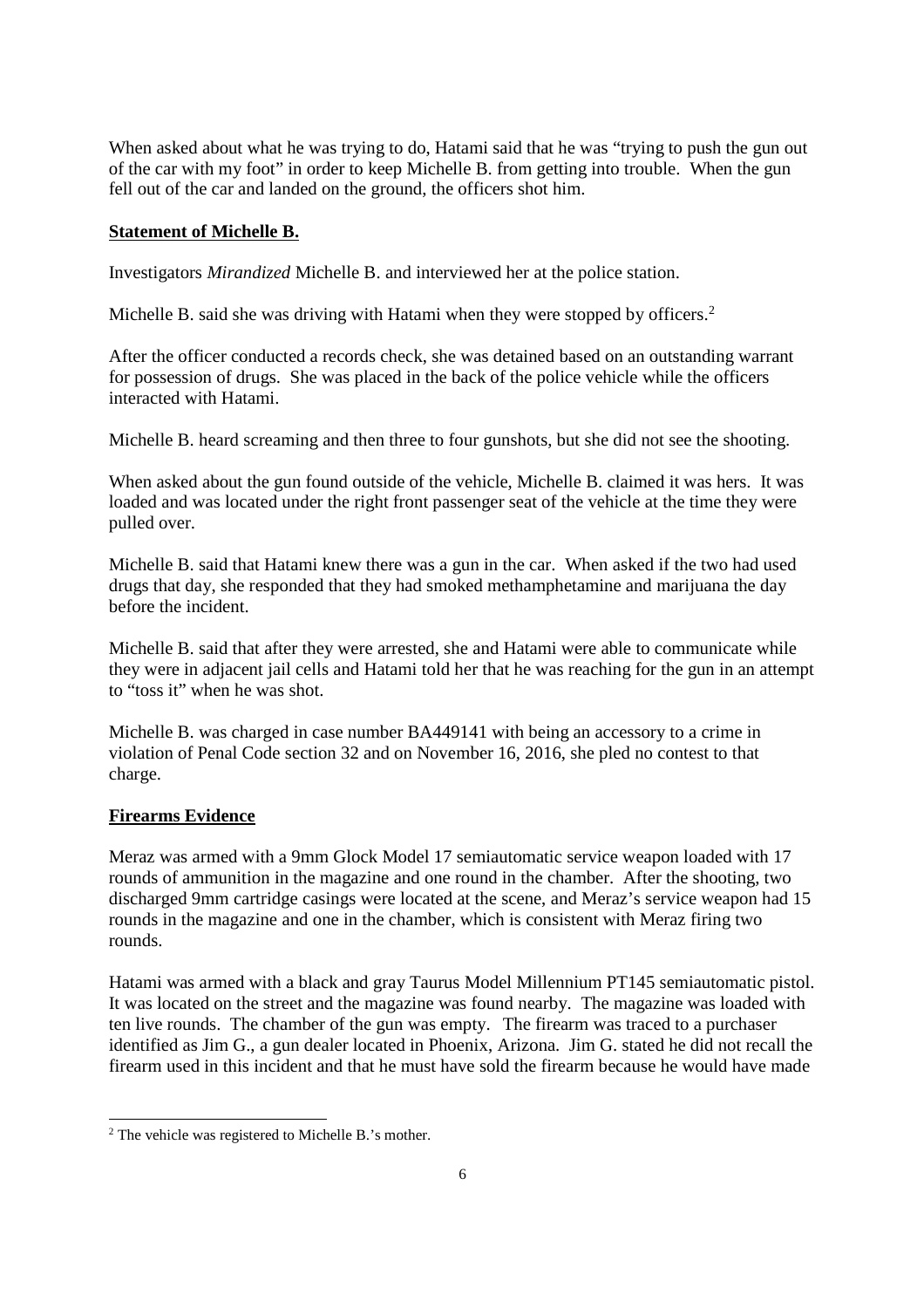a police report if it was stolen or lost. Jim. G. further stated that he did not have any records of the guns he had sold.

It is unknown how, or when, the magazine and the gun became separated.

# **Gunshot Residue Analysis**

A gunshot residue analysis was conducted. Hatami had gunshot residue on his hands, which is indicative of him being in the presence of a firearm.

#### **DNA Testing**

DNA testing on the gun, cartridges, and magazine was conducted. DNA was collected from the gun and analyzed but the results were inconclusive due to a complex mixture. No DNA was collected from the magazine. Insufficient DNA was collected from the cartridges to conduct an analysis.

# **Injuries**

Hatami was treated for a single gunshot wound to his right buttock.

# **LEGAL ANALYSIS**

#### **The Law**

California law permits the use of deadly force in self-defense or in the defense of another if that person actually and reasonably believes that he or others are in imminent danger of great bodily injury or death. Penal Code § 197; *People v. Randle* (2005) 35 Cal.4<sup>th</sup> 987, 994 (overruled on another ground in *People v. Chun* (2009) 45 Cal.4th 1172, 1201); *People v. Humphrey* (1996) 13 Cal.4th 1073, 1082; *see also, CALCRIM* 505. The test of whether the officer's actions were objectively reasonable is "highly deferential to the police officer's need to protect himself and others." *Munoz v. City of Union City* (2004) 120 Cal.App.4<sup>th</sup> 1077, 1102. In sum, the United States Supreme Court has long held that, "The 'reasonableness' of a particular use of force must be judged from the perspective of a reasonable officer on the scene, rather than the 20/20 vision of hindsight...The calculus of reasonableness must embody allowance for the fact that the police are often forced to make split-second judgments - - in circumstances that are tense, uncertain, and rapidly evolving - - about the amount of force that is necessary in a particular situation." *Graham v. Connor* (1989) 490 U.S. 386, 396-397.

#### **Analysis**

The evidence examined in this investigation shows that Hatami exited the vehicle with a gun in his hand and moved toward Austin.

It was objectively reasonable for Meraz to believe, under rapidly unfolding circumstances, that Hatami was attempting to shoot Austin, and he was therefore justified in using deadly force.